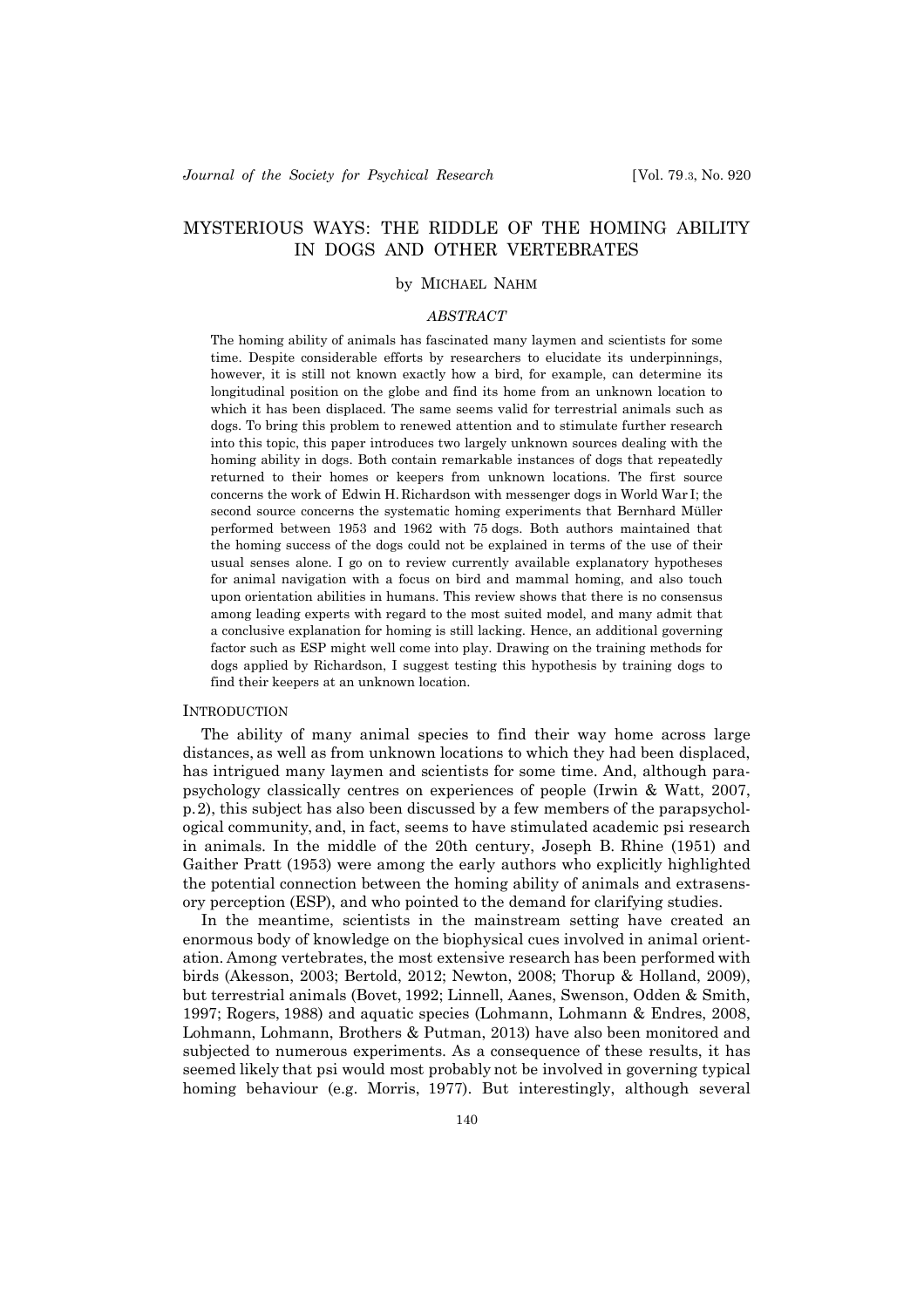hypotheses have been put forward to explain especially the birds' homing success after displacements, there is still no certainty and consensus among scientists regarding the factors that guide these animals on their journeys (e.g. Bertold, 2012; Gagliardo, 2013; Newton, 2008; Thorup & Holland, 2009; Wallraff, 2005; Wiltschko, 1996). The homing ability of terrestrial animals seems equally unexplained and perhaps even more puzzling, given their comparably limited field of vision and relatively slow mode of motion.

Nevertheless, in contrast to researchers from the mainstream setting, parapsychologists typically have deemed the accounts about animals who found their owners at an unknown location to be of greatest significance in the context of the potential involvement of psi in animal navigation, because these animals would not be able to rely on biophysical cues to find their owners across considerable distances, some of which were more than several hundred kilometres (Gaddis & Gaddis, 1970; Rhine, 1951; Rhine & Feather, 1962; Sheldrake, 2011). Should this reported ability of many animal species, including birds, dogs and cats, be established experimentally, this might contribute significantly to elucidating the as yet unknown factors that govern 'normal' homing success, especially after displacement. However, with the exception of work conducted by Rupert Sheldrake (2002, 2011), practical experiments addressing this specific aspect of animal homing have not been conducted.1 Taking into account the fact that animals appear able in principle to display psi abilities (for a review, see Dutton & Williams, 2009), it remains possible that ESP could play a role in governing the mysterious home-finding process of animals.

In the light of this perspective, the aims of this article are (1) to bring this possibility to renewed attention, (2) to stimulate further research into this topic, and (3) to introduce two largely unknown sources concerned with the homing ability in dogs. The first source reports the work of Edwin H. Richardson with messenger dogs in World War I, the second the systematic homing experiments that Bernhard Müller performed between 1953 and 1962 with 75 different dogs. These sources have not been cited in the literature on homing and animal psi up to today (e.g. Rhine, 1951; Rhine & Feather, 1962; Gaddis & Gaddis, 1970; Schwertner, 1984; Nahm, 2007; Sheldrake, 2002, 2011), and seem absent also from the mainstream literature with the exception of Bovet (1992), who mentioned Müller's study in passing. Both Richardson and Müller support the view of others who have maintained that the dog's homing success

<sup>&</sup>lt;sup>1</sup> Sheldrake (2002, 2011) has also drawn attention to the phenomenon that some animals, in particular dogs, seem to be able to know in advance when their owners are coming home. His practical experiments strongly supported this appraisal. It seems little known that Schwertner (1984) had already conducted similar experiments. He stated that it would be fairly well known among dog and cat owners that some of their pets know when their owners return home. Schwertner briefly described experiments he performed with two dogs that lived in the same house, and with their keepers or unknown persons, respectively. A keeper or an unknown person would return to the home of the dogs in a car, either in their own car or in a car unknown to the dogs, while the dogs stayed at home, not being able to see the arriving car. One of the keepers stayed at home with the dogs. From the possible combinations, the following situation called most explicitly for an extra-sensory explanation: a beloved keeper was driven home in a car and by a driver unknown to the dogs. The dogs still reacted in a manner that strongly implied that they anticipated that a loved one would return home. The reactions of one dog were more reliable than the reactions of the other dog (Schwertner, 1984, pp.59–63).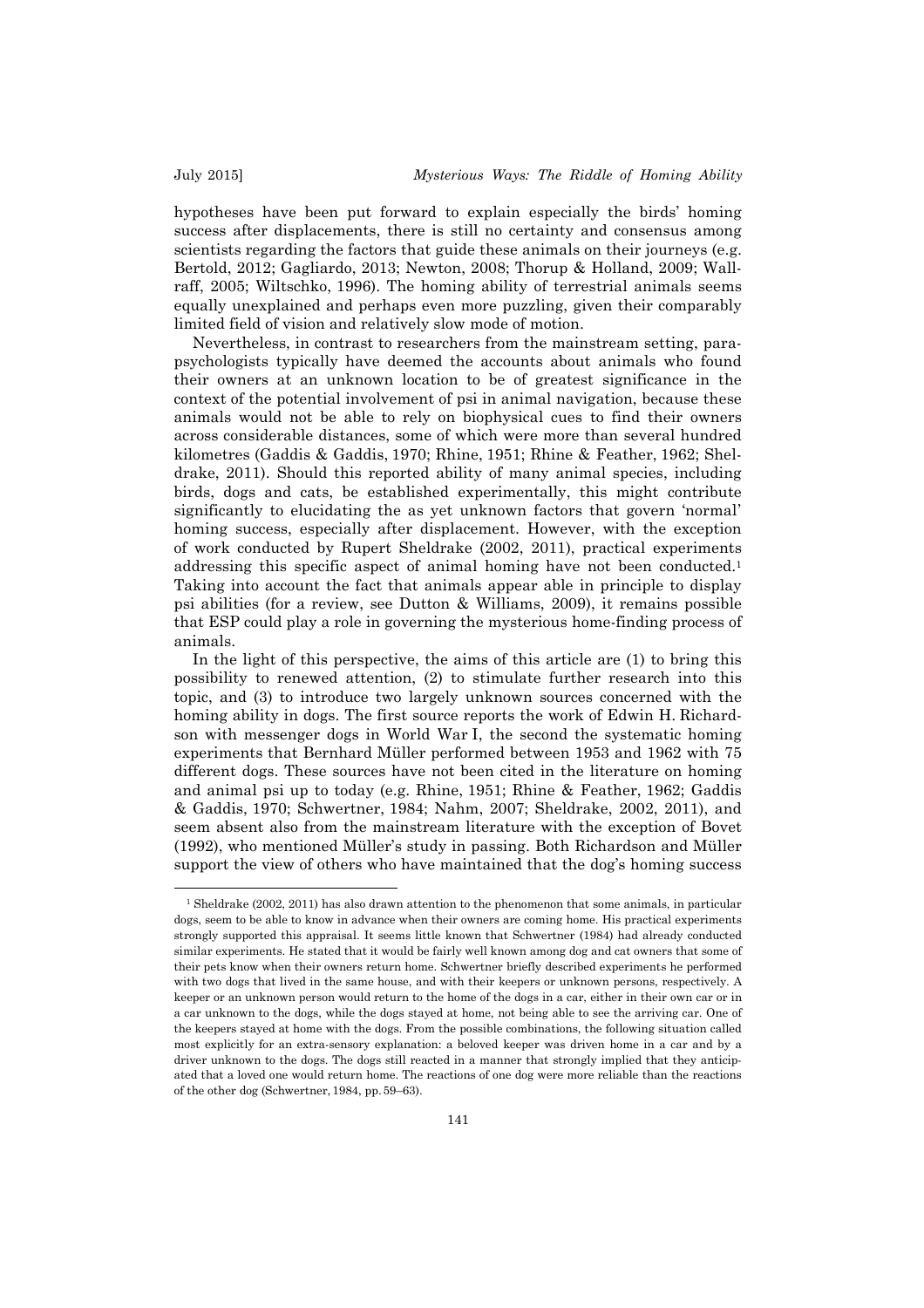cannot be fully explained in terms of the use of the 'normal' senses alone.

In the first two parts of the present article, I present summaries of these two sources. In the subsequent parts, I present brief reviews of currently available explanatory hypotheses for bird and mammal homing, and explain why—in contrast to the prevailing 'common' opinion typically spread via public media — they are regarded as unsatisfactory even by experts in this field. The last part before the Concluding Remarks section also includes a short discussion of the homing ability in humans.

## THE WORK OF EDWIN H. RICHARDSON WITH DOGS IN WORLD WAR I

Colonel Edwin Hautonville Richardson spent many years training dogs of various kinds (Richardson, 1910; Richardson & Richardson, n.d. [presumably 1951]), and established the British War Dog School in Shoeburyness in 1917 (Richardson, n.d. [presumably 1920], 1921). In this school, hundreds of dogs were trained to act as messenger dogs and sentries close to the front line in World War I. Here, I focus on the ability of the messenger dogs to return to their keepers through unknown terrain. Richardson's interest in the homing ability of dogs was first raised when his first dog found its way home from the centre of Brighton, where it had got lost in crowded streets. It was the dog's first visit to Brighton, and he was taken there in a carriage on a winding and "not at all direct" route. Richardson's house lay "several miles" behind Brighton, but the dog was seen heading towards the house in the evening, apparently travelling "over land he had never seen before, and in a totally different way of travel from that on which he had set out in the carriage that morning" (Richardson & Richardson, n.d., p.24). In the following, I cite excerpts from an article that Richardson (1921) had published in a little-known journal named *Psyche: A Quarterly Review of Psychology*. The paragraphs below summarize Richardson's main thoughts and findings regarding the subject in question (pp.52–53):–

The subject of homing instinct is one which leads into many interesting fields of investigation, and is certainly of peculiar attraction to those whose perception is awakened to the fact of causation in mind . . . My own actual experiences connected with this form of intelligence have been almost entirely with dogs, in whom this instinct is very highly developed. The intensity, however, differs in individual dogs, and also in various breeds. During the war several hundred dogs were trained as messengers and dispatch carriers. The training for this work was based on the homing instinct, but I found it necessary at the training school to study the psychology of each dog as the bent was much more highly developed in some dogs than in others. Dogs of wise and affectionate natures were the only ones of any use in the strenuous work they had to perform in the field, and the great lever by which the homing instinct was initiated, was that of devotion to the man who was deputed to be the dog's keeper. A dog could be taught the duties of messenger service mechanically, but when it came to maintaining this effort in the field only some very powerful emotion could enable it to overcome the obstacles in its way. In briefly describing these obstacles, I will explain that the messenger dogs for the British Army were concentrated in units behind the line and were dispatched in groups to those parts on the line where particularly strenuous fighting was expected. They went up in the charge of their keepers, each man having three dogs. Having arrived at Brigade headquarters the keepers remained there and the dogs were taken from them by troops occupying the front line . . . They were frequently taken up to their posts at night, over ground utterly unknown to them previously, and were released some hours afterwards with their messages. Sometimes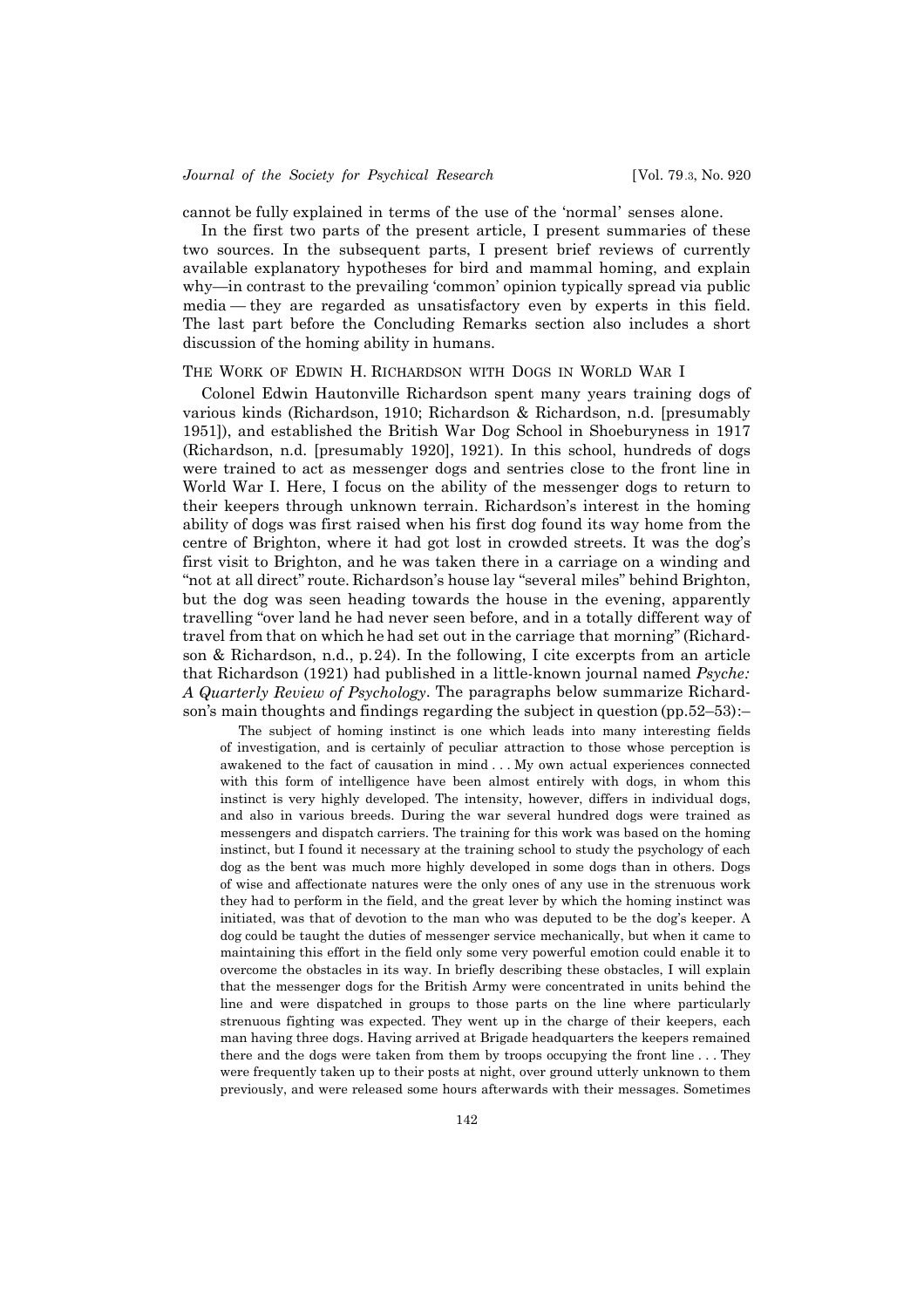they returned by the way they had been taken up, but more often chose a more direct route straight across the country . . . It will be remembered that this would lead them over trackless ground, or along trenches and roads crowded with every sort of traffic, through villages full of troops and every sort of obstruction and temptation. That these dogs accomplished this work is one of the wonders of the war. *How* they did it cannot be fully explained, for the reason that we do not fully understand the influences which control the animals when under an overpowering desire to return to the place from whence they came. Suffice it to say that it was the determination to return to a beloved master, as represented by his keeper, and that as a result of this emotion, portents and signs indistinguishable to man were waymarks on the journey.

In a preceding book, Richardson described the methods applied in the training and the use of messenger dogs in more detail. He also dwelt more extensively on the 'homing instinct' of these dogs (Richardson, n.d., pp.163– 182). Again, he maintained that their homing ability could not be explained by means of the dogs' usual senses, such as sight, hearing or smell. The sense of sight could be ruled out because the dogs found their way back to their keepers in full darkness or thick mist through trackless country unknown to them. In fact, it seemed as if

trained dogs, and even half-trained ones, work better under these conditions than in daylight. And this was also borne out in the field. The keepers have related to me that on certain nights, when the conditions were so bad, the night so dark and thick, the ground so water-logged and shell-marked, and on certain occasions quite new to the dogs, that they were fearful that these would prove too much even for their faithful followers. But the curious point was brought out, that the dogs seem to work much better than usual, at such times. As one man said: "It seemed as though 'Jock' divined my fears, and put out an extra effort to show they were needless" [pp.172f]

According to Richardson, hearing and smell could likewise be ruled out because the dogs often chose different routes for their return, across unknown country without trail (p.163). Richardson also related cases from "civilian canine life" in which dogs were said to have got home across considerable distances (p.164). Hence, he concluded "that the causative guiding source of the homing faculty has its origin in the realm of metaphysics, rather than in external phenomena, and if any explanation is sought, it is here that investigation should be made" (p.174).

When Richardson began the training of dogs, he first used a fixed base, then a movable base, and he carried the dogs to the place of their release on a roundabout route. In general, he recommended leaving the dog one or two days with the keeper at the Brigade headquarters before sending it to the front. However, dogs were also able to find their keeper when they were removed from him immediately after their arrival at the headquarters (pp.105–108). Typical distances that the dogs had to cross were from 3–6 km, but Richardson also lists examples of the dogs returning to their keepers from distances of 10, 14, 17, 17 and 22 km. With regard to the training and the development of the homing ability, he reasoned

that observations seem to point to the fact that the intense desire to reach a given place impels the dog forward; that as it yields to this impulse, that a certain guiding sense, which is in itself quite independent of any assistance from external phenomena, comes to its aid, and the sense of direction is, in this very sense — that the dog desires to be there, and follows this desire, rather than troubling about the aspect of the surroundings in getting there. The more it becomes accustomed to throw all its effort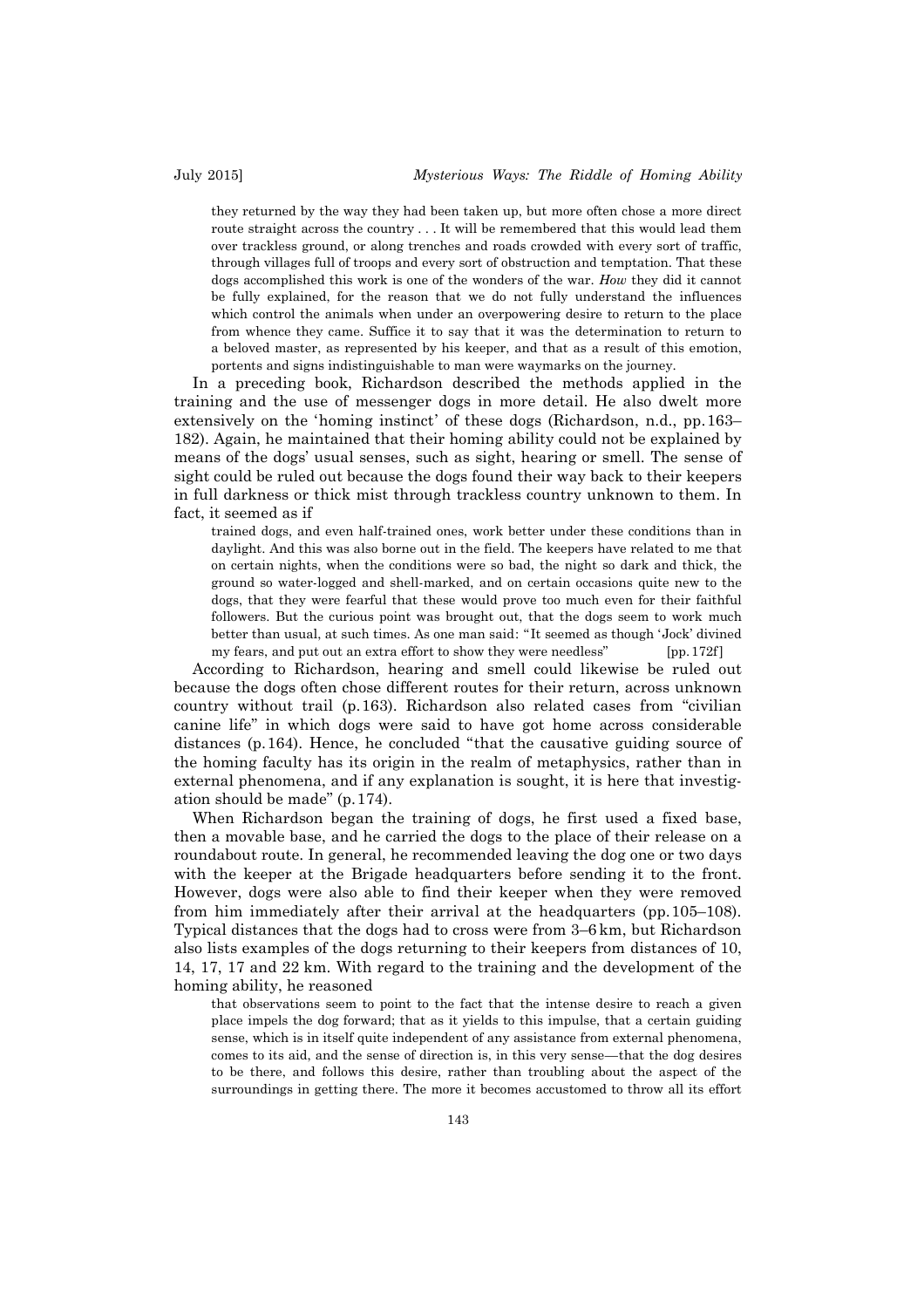# *Journal of the Society for Psychical Research* [Vol. 79.3, No. 920

into this intuitive prompting, the more it discards any temporary assistance it may be tempted to use, in the first place, such as noting turns in the road, and other external aids, and also the more it improves in its way-finding duties. The deduction, in fact, seems to be plain, that the desire itself brings its own lesson, and a world of intelligence is opened up to the dog, and to all animals, under stress of this governing force, of which we human beings are quite unconscious, because we have not yet exercised this particular mental effort along the same lines as the animals. It will therefore be seen, that those promptings which have their origin in what we call instinct, are due to an intelligence quite apart from, and infinitely above, any guidance from the senses.

[p.179]

# *Comments on Richardson's Work*

l

With regard to this claim, it is of interest that, as mentioned, the dogs were even able to find their keepers at locations where the keepers simply stayed behind while the dogs were moved onward. In these cases, the dogs had no opportunity to become acquainted with the place the keeper would remain in. Such observations highlight the possibility that the homing ability of dogs might indeed not be restricted to a given geographical location, but that the keeper himself might be the target of location — irrespective of his whereabouts. In fact, the ability to find a beloved keeper at an entirely unknown location after displacement of the dog to another location would be much more difficult to explain than a dog's returning to a known location from an unknown place. The supposition that some animals are in principle capable of finding their attachment figure at locations entirely unknown to them is supported by anecdotal reports (Gaddis & Gaddis, 1970; Rhine & Feather, 1962; Sheldrake, 2011). This, however, was not the case with Richardson's dogs. They had always spent some time with their keepers at the location where the keepers remained, even if only a very short time. Thus, suggestive as the reports of Richardson are, it is unfortunate that he did not conduct the *experimentum crucis* that, in case of success, would have removed doubts in this respect: after sufficient training in the usual way, he could have reversed the task, leaving the dogs at their base and hiding their keepers at continually increasing distances. If some at least of the dogs had successfully located their keepers, this would have had considerable impact on current explanatory models for goal orientation in animals (see below).2 Moreover, remarkable as Richardson's findings are, his descriptions are not as detailed as one would wish them to be from a critical perspective. It is apparent that his observations regarding the peculiar homing ability of his war dogs were only a sideline of his comprehensive work with them. Systematic experiments with a scientific background are described in the next section.

# THE WORK OF BERNHARD MÜLLER ON THE HOMING ABILITY OF DOGS

Before I review the work of Swiss researcher Bernhard Müller (1965), I will briefly sketch a conceptually similar approach that was applied earlier by

<sup>2</sup> In fact, the German army had trained messenger dogs not only to return to their base from the front line, but also to go back again from the base to a second keeper at the front line (Richardson, n d., pp.74f, 256f). This two-way system, however, relied on familiarity with the terrain and the routes to choose, and was not exclusively founded on the emotional bond with the dogs' keepers. Richardson abstained from training for this two-way approach because it was more difficult and time-consuming to train, and fraught with several difficulties, especially in times of war.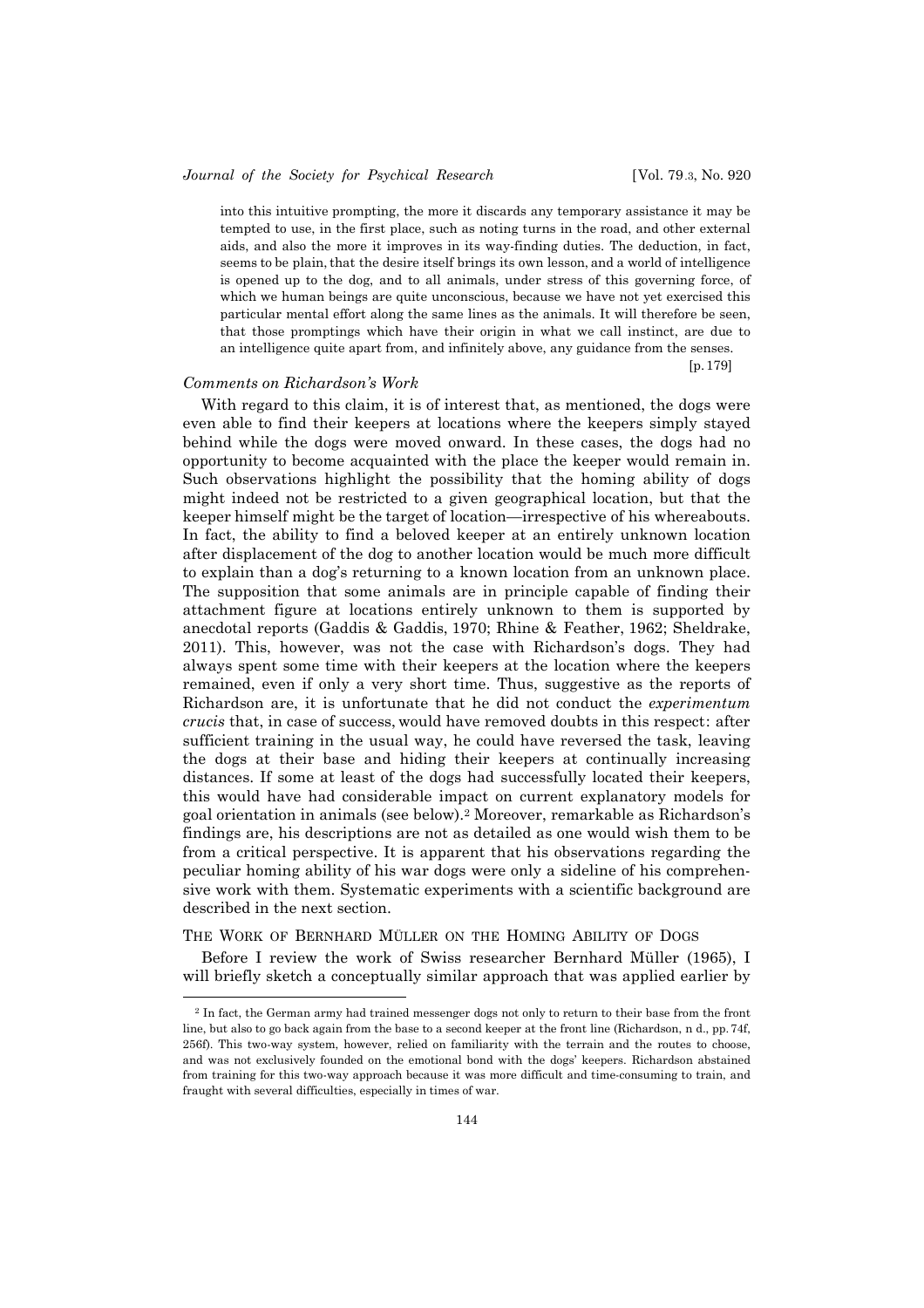behavioural scientist Bastian Schmid. Apparently unaware of the abilities of messenger dogs, it seems that he performed the first systematic experiments to explicitly assess the homing ability of dogs (Schmid, 1932, 1936; for a summary of Schmid's work, see Sheldrake, 2011). In these experiments, the behaviour of three dogs that were displaced to an unknown location 4–5 km distant as the crow flies was continuously observed by Schmid and several helpers. Two dogs found home successfully on all trials performed with them (three and two trials, respectively). One dog was tested in a rural area, the other in the centre of a major city, namely Munich. The latter's success is especially remarkable because being displaced to an unknown location in 4.5 km air-line distance in the centre of a large city with street canyons on plain ground effectively rules out orientation by sight, and it would likewise be very difficult to detect salient familiar odours. The third dog failed on three occasions to find home in a rural area, even when he had full view of a location very familiar to him. Curiously, the successful dogs didn't seem to use their noses on their way home; they didn't sniff for cues close to the ground, or in the air. After an initial phase of orientation, they simply trotted in a homeward direction with raised heads. Tentatively, Schmid attributed their success to a hitherto unknown sense, an "absolute sense of orientation" (Schmid, 1932, p.156).3

Whilst Schmid's exploratory study is regularly cited (e.g. Rhine, 1951; Sheldrake, 2011), the largely unknown experiments performed by Müller (1965) represent the most extensive and systematic study on homing dogs ever performed. Between 1953 and 1962, Müller experimented in Switzerland and Nepal with 75 dogs. The ideal test series for a single dog consisted of four runs from the same release site at a distance of 2.5 to 3.0 km from the home territory, four runs from a different release site at 5 to 7 km distance and shifted clockwise through an approximate angle of 120°, and four runs from a distance of 10 to 89 km, shifted another 120°. Hence, a complete test series consisted of 12 runs that started at three different locations.

Of these 75 dogs, 19 completed the entire series successfully, seven started successfully but didn't complete the series for different reasons, and 49 didn't find home in the first runs and were not studied further. In total, Müller recorded 249 successful homing tests. The dogs were carried to the release sites in closed baskets by a variety of forms of transport, usually via complicated detours. Experiments were carried out in all weather conditions including rain, snowfall and fog, by day and night. To document as many details of the dogs' behaviour as possible, Müller used stationary and mobile observers along the potential tracks they might take, and he tried to follow the dogs at a safe distance. In no case did the dogs follow the route they had been taken to the release site.

Prior to the tests, Müller determined the dogs' social status by a number of selected behaviour characteristics, and classified them into three categories:

<sup>3</sup> Another early series of systematic displacement experiments was performed by Francis H. Herrick (1922). He performed eight tests with a cat that didn't return after the last trial. Herrick stated that its homing success could not be attributed to vision, hearing or smell. But because his cat seemed to have difficulty finding home after it had once been displaced during anaesthesia, he tentatively attributed its homing ability to the kinesthetic sense.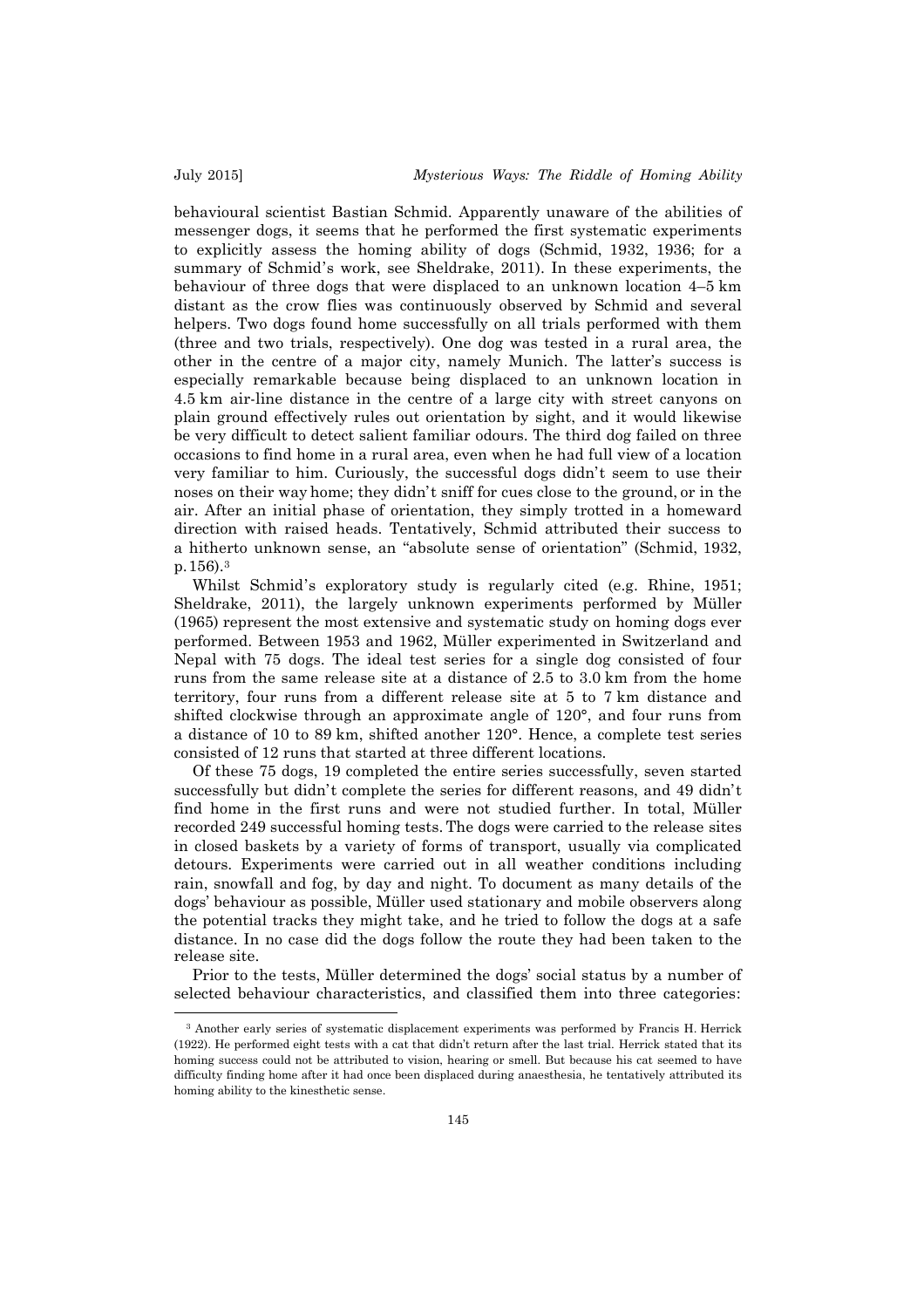dominant alpha-animals, submissive omega-animals, and dogs that belonged to an intermediate group. He assumed that with increasingly higher rank, the 'value' or the importance of the home territory for the dogs would increase, and would thus result in a greater homing impulse and success. Müller's results strongly confirmed this assumption. All 22 dogs classified as alphadogs belonged to the 26 dogs that completed the entire test series successfully or that started successfully; the remaining four dogs belonged to the upper midfield. Of the 27 dogs classified as omega-dog, none returned home. Usually, these dogs would look for human settlements, no matter in which direction, and try to associate with humans, or in the case of Nepalese street dogs, other dogs, and stay there. The homing impulse seemed to be absent.

The alpha-dogs, on the other hand, would spend a typical adaption phase in the surroundings of the opened basket (Müller divided this phase into three stages), and then leave the release site, determined to go home. On their way, they would avoid any contact with people. A very characteristic bearing of a dog on its way home after the initial orientation phase was to hold its head high and in a peculiarly stiff manner when trotting, its eyes appearing somewhat "veiled". Often, and seemingly untypical of the dogs' normal behaviour, they would stumble when the soil was uneven, or even collide with low wire fences. Müller figuratively described this behaviour as if the dogs were "ridden by an alien force". In general, orientation by vision seemed to play a negligible role in their journeys. During the repetition tests on the same release sites, the dogs displayed all three stages of the agitated initial adaption phase again and typically commenced their homing phase from a different spot of the release area. Similarly, even when they reached the same bottleneck such as a ridge or a pass on each repetition test, they would again take different routes thereafter. Should they have recognized characteristic topographical features of these places, they didn't seem to utilize this knowledge. Rather, they used new and typically shorter routes on each repetition, which sometimes led them over different mountains and through different valleys. Hence, the dogs seemed to have learned how to choose the correct direction in a general sense, and were able to adjust their routes accordingly.

However, despite the many details that Müller's experiments with homing dogs brought forth, he remained at a loss to explain its underpinnings. Müller postulated a "polarized sense of direction" that would extrapolate the intraterritorial orientation of dogs also to remote places, but he could not explain its *modus operandi*. Moreover, he discarded as insufficient the existing models that were promoted to explain the homing success especially of birds, and postulated that if the ability found in bird species to use "absolute reference systems" analogous to the sun compass were to be detected in dogs, the problem would again be solved only in part. It would still remain unclear how the animal could determine its geographical position and the direction to choose at the release site.

Apparently, this problem is still unsolved. Because one may think that the dogs' ability to find home might be related to the same ability known from birds (especially pigeons), and that both feats might even rely on similar cues for orientation, I will introduce unsolved enigmas of bird migration research in the following section of this paper. The current hypotheses about homing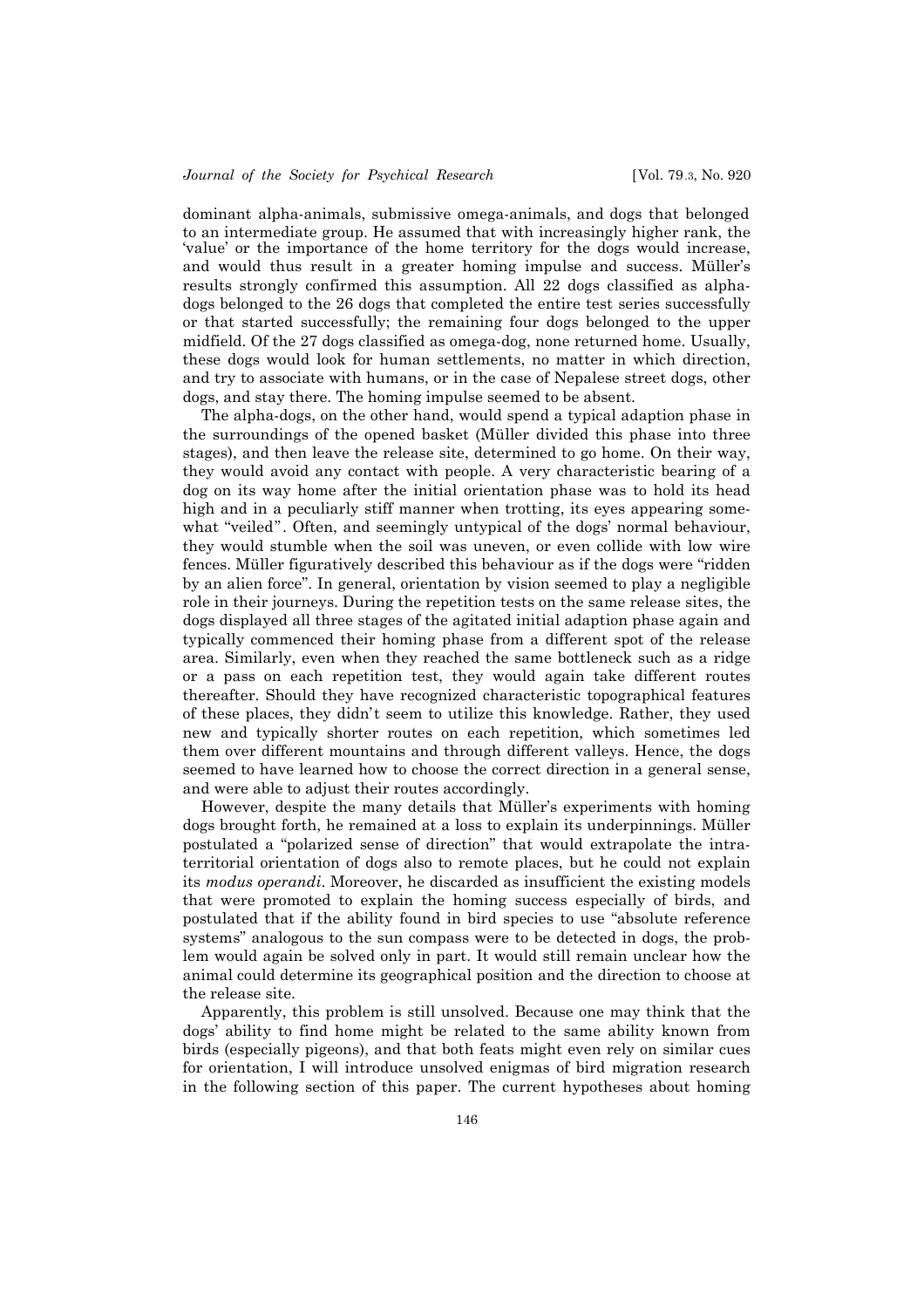birds will be followed by those for mammal homing, and I will also touch upon aspects of spontaneous spatial orientation in humans.

## EXPLANATORY HYPOTHESES FOR BIRD HOMING

In the academic literature on migration, scientists distinguish between normal *orientation* and *navigation*: orientation (or compass orientation) refers to the ability of animals to align their movement direction to external stimuli such as the sun or the earth's magnetic field; navigation (or goal orientation) refers to the ability of animals to find their way to a defined location from another, often unknown, location to which they had been displaced, and it comprises the orientation towards the defined location at the release site (Berthold, 2012; Thorup & Holland, 2009). The homing success of dogs is an excellent example of animal navigation. To understand what is currently known about animal navigation, it is recommended that we look first at research performed with birds, because the largest series of experiments have been performed with these animals. As a result, it is now known that perhaps all birds — migrating and also non-migrating bird species — possess the ability of navigation. Hence, it should suffice here to cite Peter Berthold, a leading authority in the field of bird migration research, who summarized the state of knowledge in the scientific German standard handbook on bird migration as follows:–

According to the results of thousands of displacement experiments . . . we must assume theoretically, or as a working hypothesis, the following: after a displacement to an unknown location, every bird can (1) determine its geographical position at the release site in relation to the starting point, and (2) return to this starting point provided that the bird is healthy and is tested within the scope of its bodily spectrum of performance . . . Frequently, the spontaneous and rapidly performed initial orientation at the release site already points towards the target place; and direct observations, retrieved rings, calculations of flying times, and telemetry studies prove that frequent essentially direct return flights are made by the shortest way.

#### [Berthold, 2012, p.182, my translation]

Many different cues that seem to govern orientation are discussed by ornithologists, such as a sun and star compass, a geomagnetic compass, wind directions that are integrated in terms of angles to compass references, atmospheric chemosignals, and visual landscape features. But because these cues only guide orientation but don't explain navigation, it is often thought that birds are somehow able to align these cues with an internal map of the earth's surface, of supposedly characteristic features of the earth's magnetic field, or even with an olfactory map, and thus find their way home (Akesson, 2003; Berthold, 2012; Gagliardo, 2013; Newton, 2008; Wallraff, 2005). Yet, it is difficult to imagine how and why birds, even non-migratory species, should possess an internal map of the earth's surface that includes geomagnetic and/or olfactory features for long-distance homing from locations they have never been to, and topographic features for shorter distances, as it is often assumed. Thus the concept of an internal map still needs to be regarded as a hypothesis that has not so far been well established (Thorup & Holland, 2009; Berthold, 2012). Consequently, scientists seem at a loss to explain how bird navigation works. In the words of Berthold:–

It needs to be stated explicitly at the outset that, up to the present, it is entirely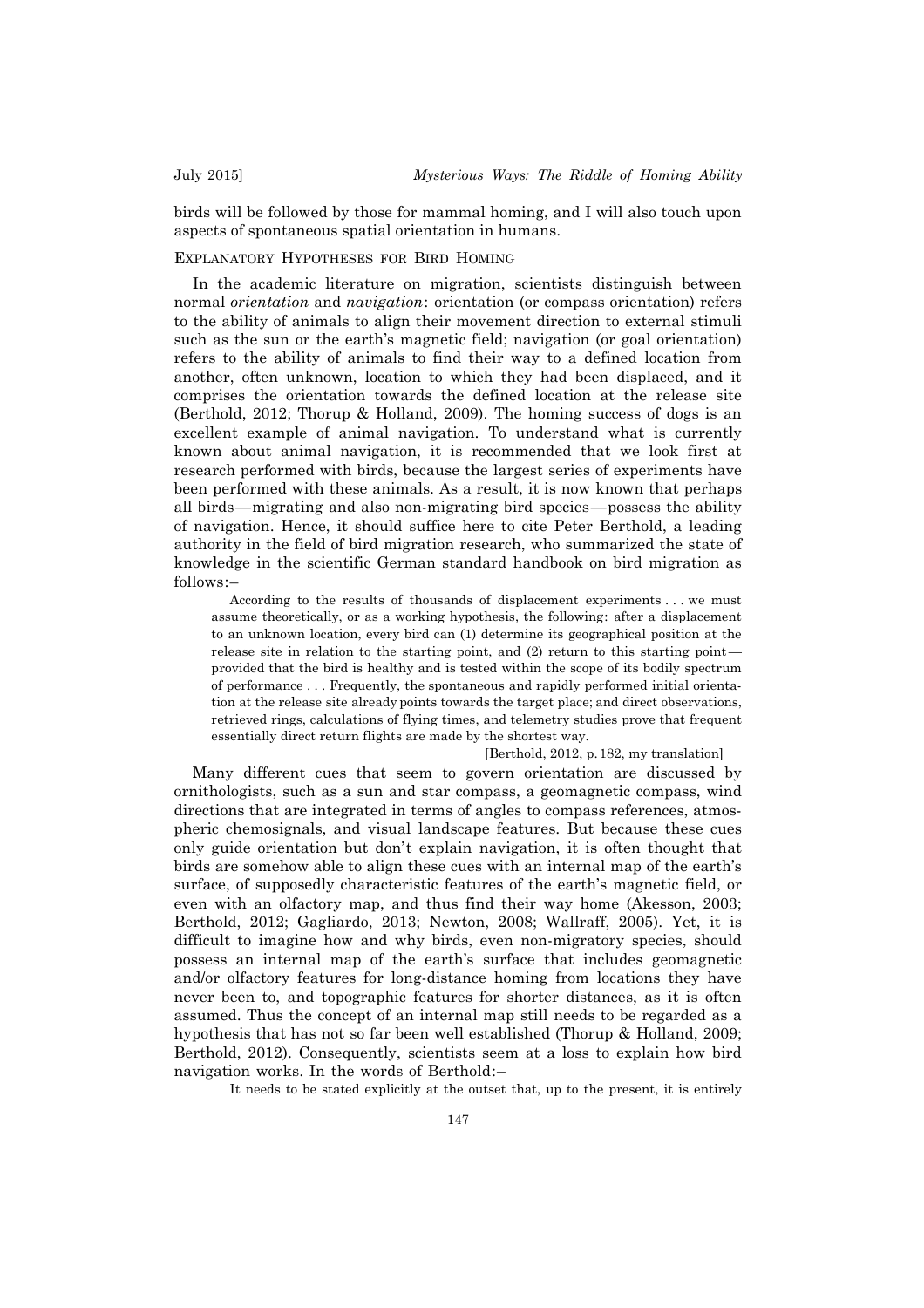# *Journal of the Society for Psychical Research* [Vol. 79.3, No. 920

unknown how determination of their geographical positions and destinations is performed by birds. This is the last big riddle of animal migration. There exist neither explanations nor fully satisfying hypotheses. [Berthold, 2012, p.167, my translation]

Many other authors advance similar concerns, although in less drastic terminology. For example, Wallraff (2005, p.189) states that "even the basic features of pigeon homing are not yet understood in full detail". Newton (2008, p.265) concludes that in addition to compass orientation systems, "birds also have a map sense that enables them to find familiar places again, often by direct flight. Exactly how they achieve this remains a mystery, despite our knowledge of the directional cues involved", and Thorup and Holland (2009) assert that it is still unknown how birds determine their geographical position on the globe, especially with regard to longitude. In fact, tests of the different possible cues that guide orientation have usually led to inconsistent or contradictory results. At present, the most intensely discussed cues that may govern bird navigation are geomagnetism and airborne odours. In the sections that follow, I provide a very brief overview of these two subjects.

# *Geomagnetism as Potential Factor Guiding Navigation*

Regarding geomagnetism, it is established that the homing success and the straightness of homing routes taken were not impeded in experiments when birds were fitted with magnets or electric coils that disturbed the perception of geomagnetic cues (e. g., Bonadonna, Benhamou & Jouventin, 2003; for other references see Wallraff, 2005). Besides, geomagnetic cues rarely contain threedimensional information that would allow a bird to determine its geographical position at the release site after it was transported there without having access to any kind of useful cues. Magnetic patterns may also be largely distorted in areas with geomagnetic anomalies, and geomagnetic parameters at a given location may change considerably during the timespan of a long-lived bird; even the positions of the magnetic poles move over the centuries. Furthermore, the geomagnetic field is prone to disturbances from solar flares (Sheldrake, 2002; Newton, 2008). Consequently, proponents of the olfactory approach stress that the geomagnetic sense might play only a minor role in bird orientation, and perhaps none in navigation (e.g. Wallraff, 2005; Gagliardo, 2013).

## *Volatile Chemosignals as Potential Factors Guiding Navigation*

In fact, and surprising as it may be, the experimental evidence in favour of the olfactory hypothesis appears to be more convincing (Gagliardo, 2013; Papi, 1991; Wallraff, 2005). Nevertheless, it is still regarded with great scepticism in the ornithological community — some authors don't even seem to consider it worthy of explicit discussion (Newton, 2008; Wiltschko & Wiltschko, 1999). Indeed, conceptual difficulties make it problematic to imagine how exactly the olfactory system would govern the pigeon's flight (Berthold, 1996, 2012; Gould, 2009; Gould & Gould, 2012; Rozhok, 2008; Sheldrake, 2002; Thorup & Holland, 2009; Wiltschko, 1996). To find home using olfactory cues, pigeons must detect a gradient of familiar molecules in the atmosphere, or stable ratios of different volatile compounds. Yet, the air above a given geographical region is rarely in a stable condition. Sometimes, masses of air displaced in their entirety, some are divided into different layers, or are mixed with other layers.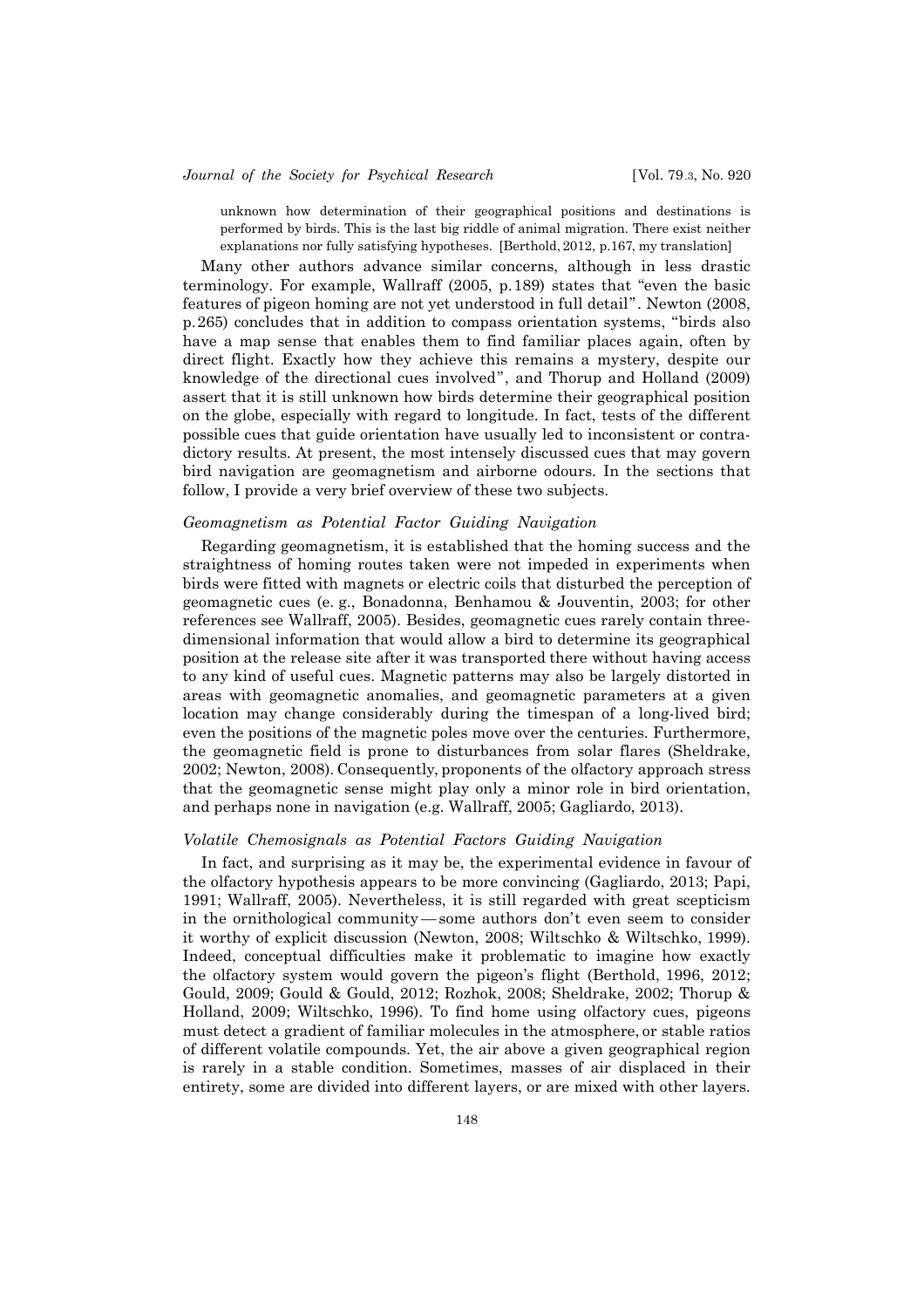It remains to be established whether the postulated molecular gradients are detectable under these conditions over distances of hundreds or thousands of kilometres, and whether these kinds of distinct atmospheric gradients exist above the uniform surface of oceans, as suggested by some (e.g. Bonadonna, Benhamou & Jouventin, 2003), and what the nature of these compounds might be. Furthermore, especially in certain regions of the earth, the wind direction changes frequently, and thus will make it difficult to detect and follow a stable gradient of osmophorous molecules. Müller (1965) stated that the direction of the wind did not affect the dog's homing success, and excluded an olfactory mechanism for dog homing.

### *Conclusions about Bird Navigation*

Given such practical and theoretical difficulties that surround each of the proposed guiding cues, ornithologists postulate that orientation, and most likely also navigation, is mediated by a complex redundant system that integrates different cues, which themselves include different sub-systems (Berthold, 1996, 2012; Newton, 2008). Nevertheless, it remains unclear how exactly this is supposed to work. The unsolved question about how birds can possess an "internal map" of whatever kind, even for regions unknown to them, adds additional weight to these difficulties. Hence, ornithologists are still engaged in controversial debates. Some simply seem to hope that one or more of the possible methods of navigation would work somehow without going into details (e.g. Rappole, 2013), and proponents of a certain approach neglect references to contradictory or problematic findings (Gagliardo, 2013; Wiltschko & Wiltschko, 1999, 2010). Still, all are in principle unwilling to take potential unorthodox cues such as extra-sensory perception (ESP) or 'morphic fields' in the sense of Sheldrake (2002, 2011) as a plausible governing factor into account. If ESP or morphic fields are mentioned at all, they are rejected with utter conviction (e.g. Wallraff, 2005).

## EXPLANATORY HYPOTHESES FOR MAMMAL HOMING

The homing ability of mammals is fascinating in its own right and might even contribute to a better understanding of the homing ability in birds, although it is not clear how far cues governing mammal homing are relevant for bird navigation. In a more practical sense, mammal homing is of importance in the context of the removal of 'nuisance' animals (large carnivores, bears, or elephants, and in the context of (re-)introducing individuals of endangered species into a new territory (for reviews, see Rogers, 1988; Linnell et al., 1997). Some animals that have been displaced in these contexts have successfully found home across large distances. For example, a white-tailed deer travelled 560 km, a polar bear returned from 470 km away, a bat from 320 km (Rogers, 1988), two cougars found home from distances of 465 and 490 km (Ruth, Logan, Sweanor, Hornocker & Temple, 1998), and a bear returned home from 389 km (Landriault, Hall, Hamr, & Mallory, 2006). Among reptiles, a crocodile that was flown across Cape York in Australia (air-line distance 126 km) followed the coast line of Cape York for 411 km until it reached its home again, thereby continuously increasing the distance to its home territory during the first half of its travel (Read, Grigg, Irwin, Shanahan & Franklin, 2007). Sheldrake (2011)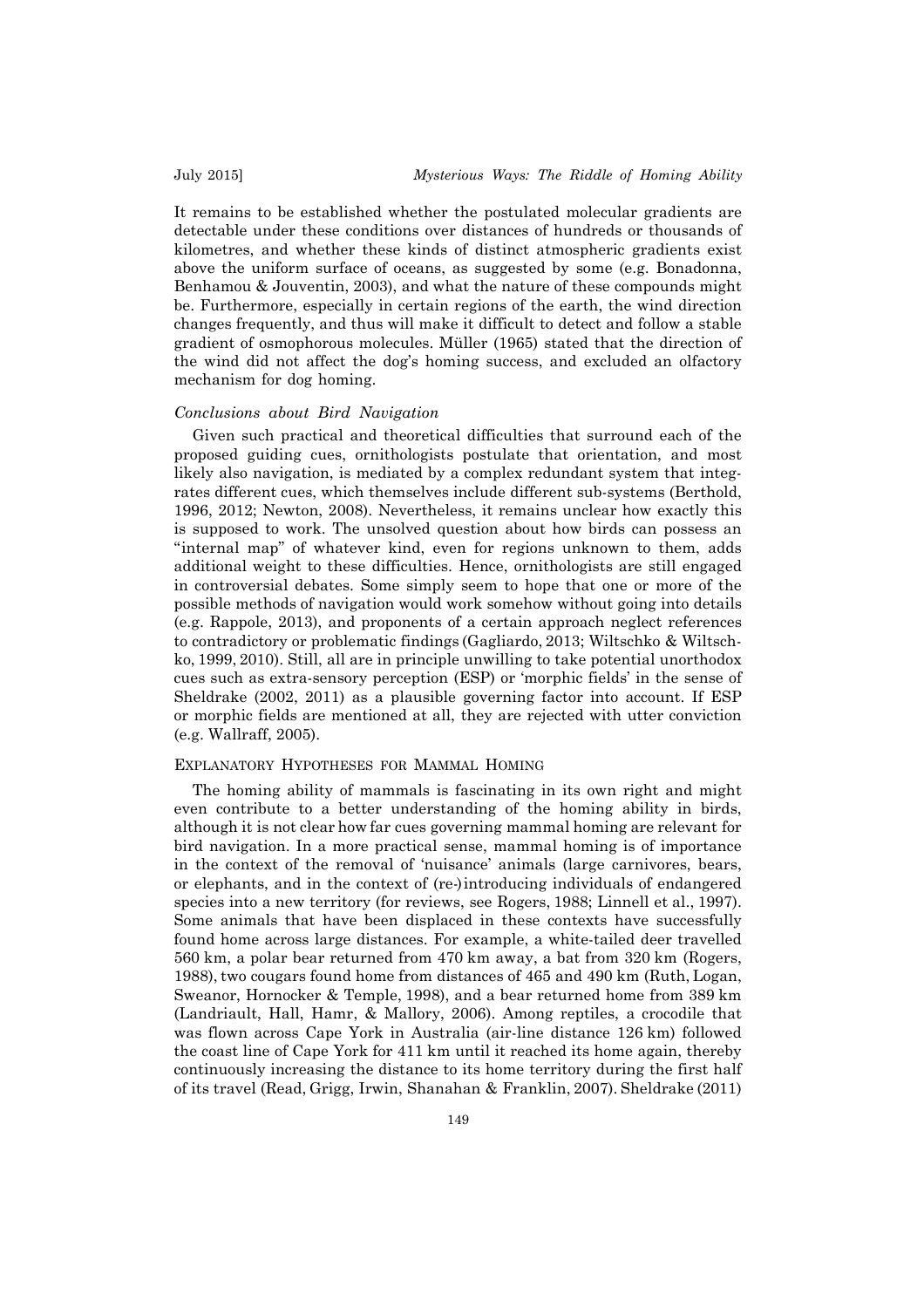lists several anecdotal reports in which dogs and cats, but also horses, sheep and a pig, found their way home after being displaced to distant locations unknown to them. Yet experimental research that has addressed potential underpinnings of the homing abilities in terrestrial mammals in the wild is clearly under-developed.

## *Research into Mammal Navigation*

Many experiments have, however, been performed to assess the *initial orientation* of mammals after their release at an unknown location. Sometimes the animals, often small rodents, were released from a cage in the field, but these experiments are difficult to interpret because the agitated animals might look for shelter in the first place instead of identifying their homeward direction (Bovet, 1992). In other experiments, animals were put into symmetrical labyrinths or orientation arenas in a laboratory. A classical test series was performed by Precht and Lindenlaub (1954) with several dozen cats. They used a labyrinth with a radial symmetrical base area, and transported it to different locations unknown to these animals. The cats themselves were transported in sacks that prevented them from seeing their surroundings. By observing through which of 24 exits the cats were leaving the labyrinth, the authors intended to determine the initial orientation of the displaced animals. In two experimental series, the cats left the labyrinth in the direction of their home with a statistically highly significant frequency—at least, if the displacement distances were not greater than 5 km. At a distance of 12 km, the results were distributed more or less evenly. Lindenlaub (1955, 1960) repeated these experiments successfully with mice. They even preferred their home direction when the labyrinth was placed under a Faraday cage, thus excluding the possibility that they made use of electromagnetic cues (Lindenlaub, 1960). Bovet (1971) pointed out that the best results had been obtained by Lindenlaub and by himself, and also by another experimenter (Fisler, 1967) when all visual clues were removed from the mice. Karlsson's (1984) results obtained with bank voles support this finding, but only with adult and sub-adult individuals that already possessed a home range. These observations seem in line with Richardson's assertion that his dogs often found their keepers better on black nights or in mist than in daylight with several stimuli affecting their usual senses, or after explicit training to disregard these stimuli. Karlsson's observations also seem convergent with Müller's finding that the homing ability was most pronounced in alpha-animals for whom the possession of a home territory seemed most important.

## *Explanations for Mammal Navigation*

In general, it is thought that mammal navigation functions along similar lines as bird navigation, with a geomagnetic sense playing the most important role. In fact, there is a growing body of evidence that shows that mammals are able to perceive geomagnetic cues (Begall, Burda & Malkemper, 2014; Begall, Malkemper, Červený, Nĕmec, & Burda, 2013). Also, dogs seem to be sensitive to the earth's magnetic field, even to small variations of it (Hart et al., 2013). But again, it remains unclear to what extent this (subconscious?) ability to perceive geomagnetic stimuli might help them to navigate home, especially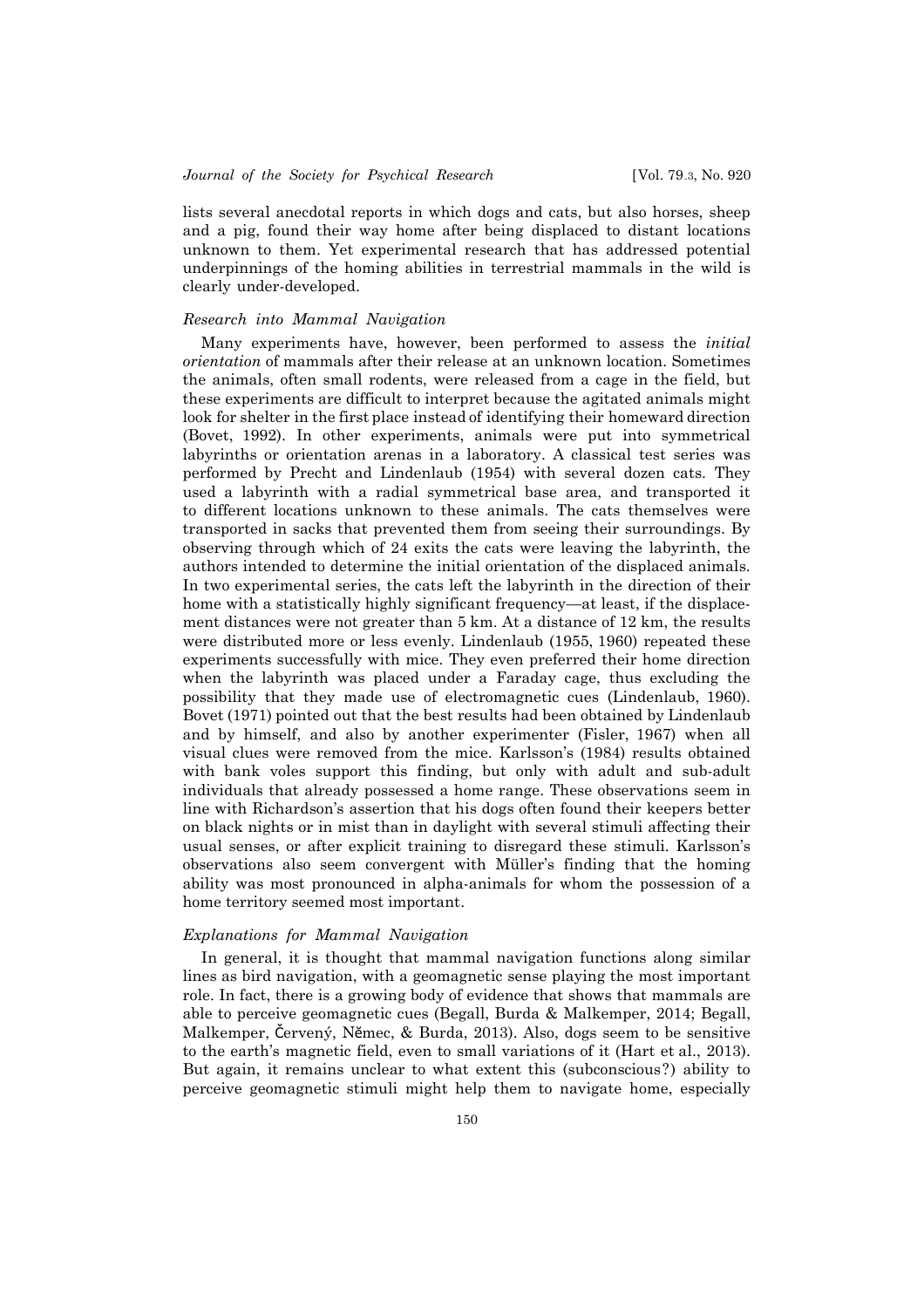if animals such as dogs change their alignment and thus their orientation, according to small geomagnetic alterations and variations, as reported in Hart et al. (2013). Obviously, a cue that would allow for proper navigation should be as stable as possible to avoid the choice of wrong directions because of cue fluctuations.

As for humans, most attempts to find a geomagnetic sense for orientation were unsuccessful, and the few positive results need to be regarded with caution (Begall et al., 2013, 2014; Bovet, 1992; Finney, 1995).4 However, anthropologist Ben Rudolph Finney (1995) described two instances of persons who successfully determined directions in small sailing canoes when they were sailing without technical aid across the open sea. When no cues for orientation were available, one of them concentrated intensely and slowly rotated his body until he felt that a certain direction felt different, correctly assuming that this was South — a typical example for orientation. The other, a Hawaiian named Nainoa, Finney's navigator with whom he sailed thousands of nautical miles across the Pacific Ocean, was apparently even able to perform proper navigation. Once, Nainoa relaxed after a prolonged and desperate struggle to find a visual cue in a black night on the ocean with shifting winds. Suddenly, he felt a strange calmness, and "knew" where the moon was. Nainoa described it as if "there was something that allowed me to understand where the direction was without seeing it. And it was almost like I would just give up fighting to try to find something with my eyes" (Finney, 1995, p.503). On later voyages, Nainoa has allegedly had similar experiences, and he started to cultivate them. Finney reports that he strived "to keep his mind blank and avoids straining to detect direction from the wind, swells, or glimpses of celestial bodies through the overcast. Then, when he gets a directional feeling, he tries to accept it without question, for 'if you doubt your feelings you are lost'" (p.503). Sometimes, Nainoa would even see a mental image of the location and the distance of islands he was approaching. Finney speculated that these individuals were able to apply correctly a usually unconscious sense of direction that would be based on geomagnetism. But again, I find it hard to imagine how one can detect the position of the moon or an island out of sight with a sense of direction that relies on magnetism.

# CONCLUDING REMARKS ON THE HOMING ABILITY OF DOGS AND OTHER **VERTEBRATES**

Although many hypotheses have been put forward to explain bird and mammal navigation, and even though some are obviously relevant for animal orientation, there is at present no conclusive theory for navigation, and also no consensus among scientists with regard to the most suitable model. This is especially valid for the most intriguing cases, such as Müller's dogs or Nainoa. Apart from that, what may be learned from the literature reviewed in this article is the following:–

<sup>4</sup> It seems that most humans are not even able to sense a strong magnetic field. This has already been tested frequently in the context of *Animal Magnetism* and the researches on the odic force postulated by Karl von Reichenbach (for a review, see Nahm, 2012). Only some 'sensitives' were found to be able to detect the presence of a strong magnet in the dark.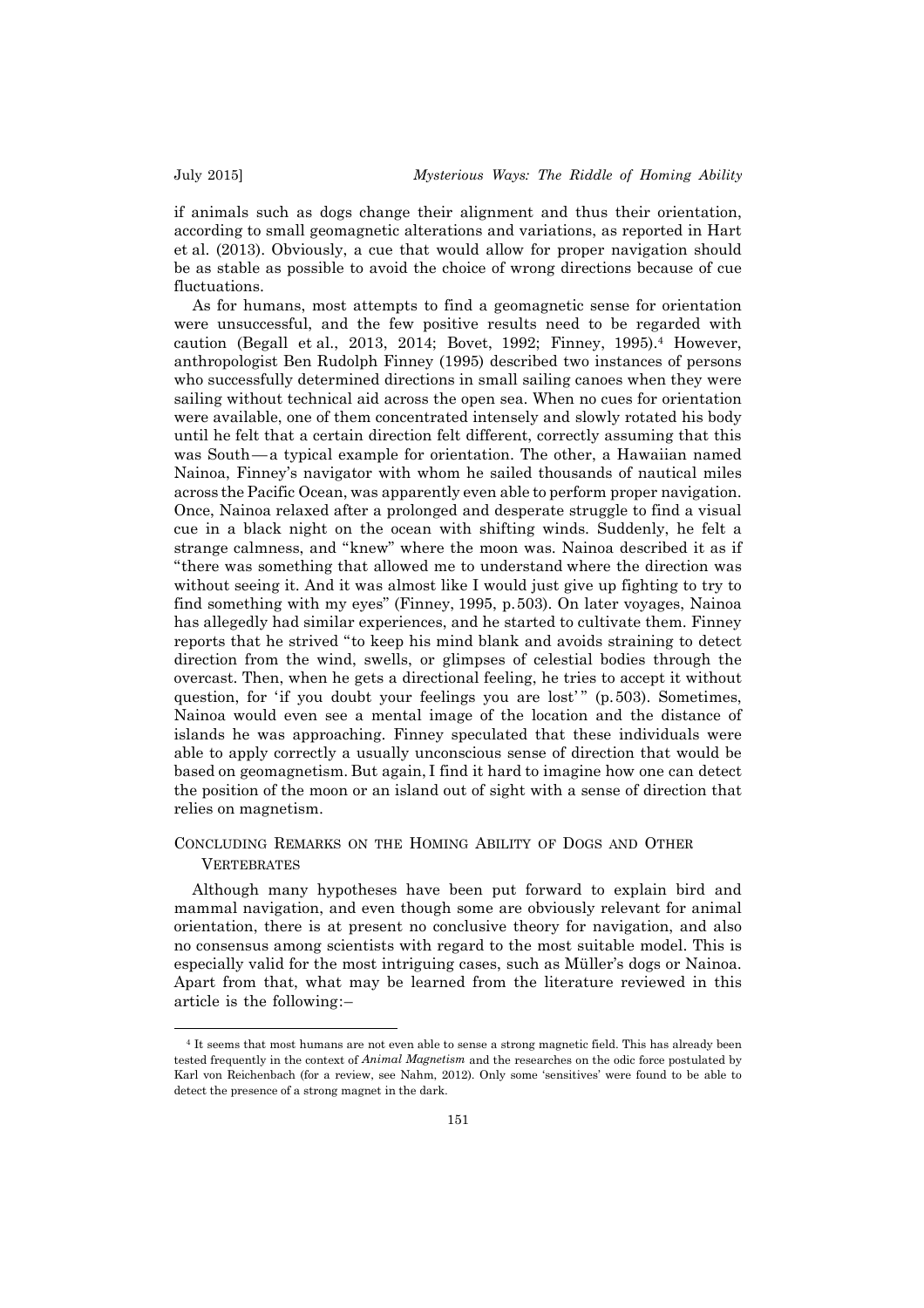- Dogs, but also other terrestrial vertebrate species and humans, seem to have access to an as yet unexplained ability to locate their home.
- Not all animals of a given species display the impulse and/or the ability for homing. One factor that determines whether animals make use of their homing ability appears to be the social ranking of the individual and the emotional bond with its home.
- This ability appears to work most reliably under conditions when no distinctive external cues are available, and possibly after entering a special state of mind. Finally, homing dogs seem to assume a characteristic posture, trotting home with raised heads and without sniffing, once they have successfully orientated themselves towards their goals.
- The 'sense of direction' can apparently be trained in individuals receptive to it.

As mentioned already, there are numerous anecdotes in which an animal found a beloved person, rather than a definite location, from another location (Gaddis & Gaddis, 1970; Rhine & Feather, 1962; Sheldrake, 2011). Given the truth of these anecdotes, they would fit easily into the deductions just presented, and they would clearly demonstrate that the usual hypotheses to explain navigation need to be supplemented by an important factor akin to ESP. Indeed, Richardson also thought along these lines; in his last book (Richardson & Richardson, n.d.), he stressed again that the homing ability of dogs could not be explained with the use of the normal senses, and likened it to clairvoyance (p.164). In addition, he included several anecdotes that in his opinion demonstrated telepathic interactions between dogs and their keepers, and other dogs.5

The hypothesis concerning the proposed additional factor aiding navigation can be tested experimentally. A promising approach would consist of training animals to find a beloved person, or a beloved mobile home. Sheldrake (2002) has already attempted to train pigeons to locate displaced pigeon lofts. These attempts failed for various reasons, and the implementation of the required training and tests was time consuming and far from being trivial. Training dogs along the lines described by Richardson (n.d., 1921) might in principle be cheaper and easier, although many dog owners might be reluctant to offer their dogs for experiments. Hence, the final stages of these tests especially should be performed over sufficiently large and safe terrain. Moreover, it is not necessary any more to employ teams of observers to follow the dogs on their

<sup>5</sup> Some of the reports Richardson cited related to crisis experiences, and they were taken from the *Journal of the Society for Psychical Research*, the *Revue Spirite*, the *Annales des Sciences Psychiques*, and *Light*. Apparently, he showed interest in psychical research. Richardson also mentioned in passing that he once lived in a haunted house, one wing being disturbed by "unaccountable noises and happenings". The dog he lived with at that time was afraid of this part of the house and never went there (Richardson & Richardson, n.d., p.23). Moreover, he reported an example of a mother who was searching for the spot where her son died on the battlefield (Richardson, 1921, p.54). She was accompanied by two officers with a map of the site. While the officers searched the location with the help of their maps, she waited, and had the distinct feeling that they were searching in the wrong places. After several fruitless attempts, they followed the mother to where she would have gone to from the start, and she was right. She told Richardson that she "just knew" where the place was. Readers familiar with the literature on psychical research and crisis experiences in particular might not be surprised by such accounts, but their possible relation to animal navigation is intriguing.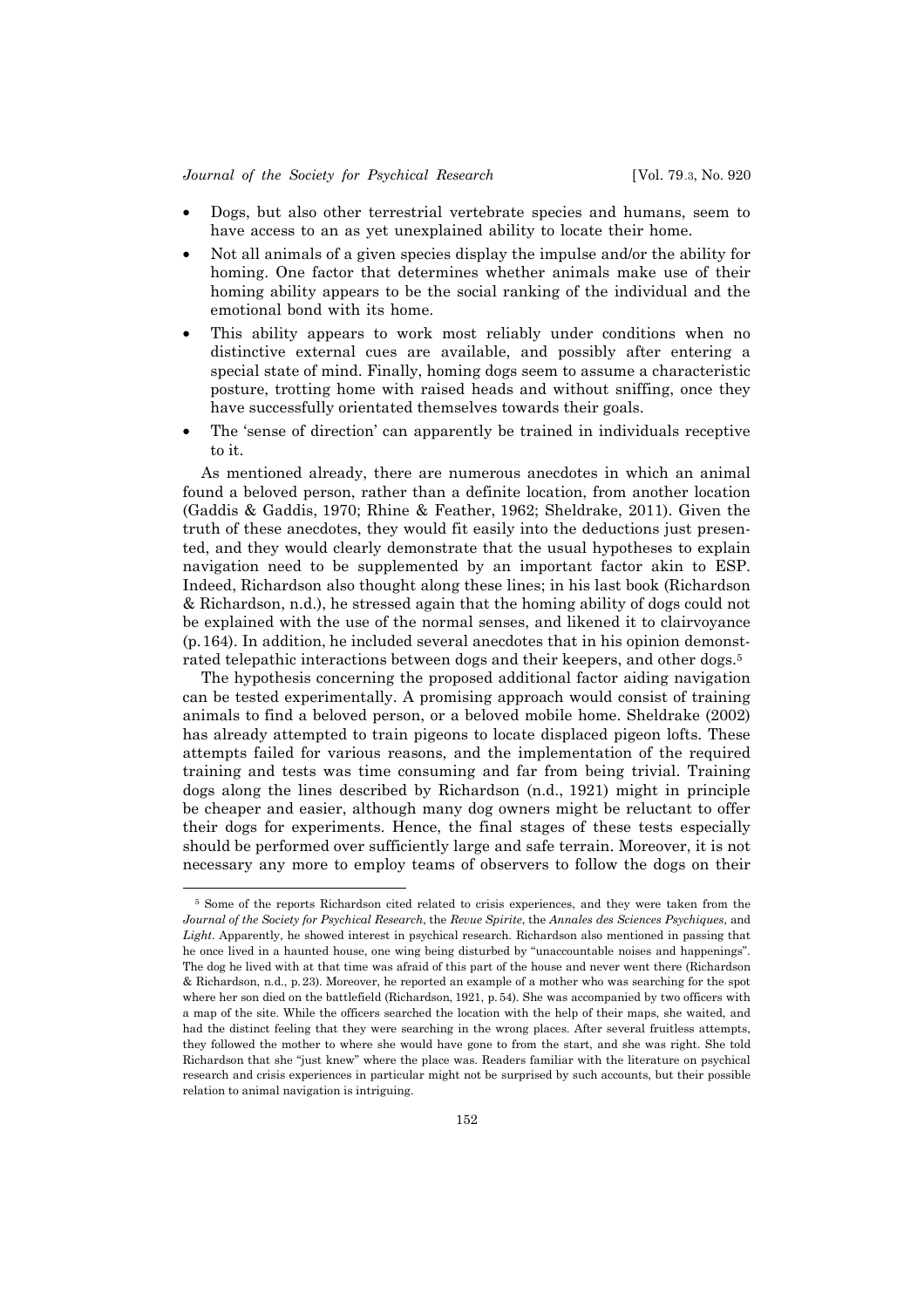routes, as it was the case in the experiments of Schmid (1932) and Müller (1965). A convenient way to monitor the whereabouts of the dogs constantly consists in fitting them with tracking devices such as are used in telemetry studies. The signals emitted would enable a dog to be retrieved if it got lost, and allow their routes to be studied in far more detail than previously possible. Considering the apparent impasse of current research into animal navigation, and the enormous efforts, financial budgets, technical equipment, and intricate experimental designs that have already been employed in researching animal homing over the last century, such experiments appear comparatively cheap and realizable. They might result in intriguing findings that would complement and advance the presently available hypotheses on animal navigation in important respects.

*Ida-Kerkovius-Strasse 9*

*79100 Freiburg i.Br., GERMANY*

#### REFERENCES

- Akesson, S. (2003) Avian long-distance navigation: experiments with birds. In Berthold, P., Gwinner, E. and Sonnenschein, E. (eds.) *Avian Migration,* 471–492. Berlin: Springer.
- Begall, S., Burda, H. and Malkemper, E. P. (2014) Magnetoreception in mammals*. Advances in the Study of Behavior 46*, 45–88.
- Begall, S., Malkemper E. P., Červený, J., Nĕmec, P. and Burda, H. (2013) Magnetic alignment in mammals and other animals. *Mammalian Biology 78*, 10–20.
- Berthold, P. (1996) *Control of Bird Migration*. London: Chapman & Hall.
- Berthold, P. (2012) *Vogelzug (7th edition)* Darmstadt: Wissenschaftliche Buchgesellschaft.
- Bonadonna, F., Benhamou, S. and Jouventin, P. (2003) Orientation in 'featureless' environments: the extreme case of pelagic birds. In Berthold, P., Gwinner, E. and Sonnenschein, E. (eds.) *Avian Migration,* 367–377. Berlin: Springer.
- Bovet, J. (1971) Initial orientation of deer mice (*Peromyscus maniculatus*) released on snow in homing experiments. *Zeitschrift für Tierpsychologie 28*, 211–216.
- Bovet, J. (1992) Mammals. In Papi, F. (ed.) *Animal Homing*, 321–361. London: Chapman  $&$  Hall
- Dutton, D. and Williams, C. (2009) Clever beasts and faithful pets: a critical review of animal psi research. *JP 73*, 43–70.
- Finney, B. (1995) A role for magnetoreception in human navigation? *Current Anthropology 36*, 500–506.
- Fisler, G. F. (1967) An experimental analysis of orientation to the homesite in two rodent species. *Canadian Journal of Zoology 45*, 261–268.
- Gaddis, V. and Gaddis, M. (1970) *The Strange World of Animals and Pets*. New York, NY: Cowles.
- Gagliardo, A. (2013) Forty years of olfactory navigation in birds. *Journal of Experimental Biology 216*, 2165–2171.
- Gould, J. L. and Gould, C. G. (2012) *Nature's Compass: The Mystery of Animal Navigation*. Princeton, NJ: Princeton University Press.
- Gould, J. L. (2009) Animal navigation: a wake-up call for homing. *Current Biology 19*, R338–R339.
- Hart, V., Nováková, P., Malkemper, E. P., Begall, S., Hanzal, V., Ježek, M., Kušta, T., Nĕmcová, V., Adámková, J., Benediktová, K., Červený, J. and Burda, H. (2013) Dogs are sensitive to small variations of the Earth's magnetic field. *Frontiers of Zoology 10*, 80. DOI: 10.1186/1742-9994-10-80

Herrick, F. H. (1922) Homing powers of the cat. *Scientific Monthly 14*, 525–539.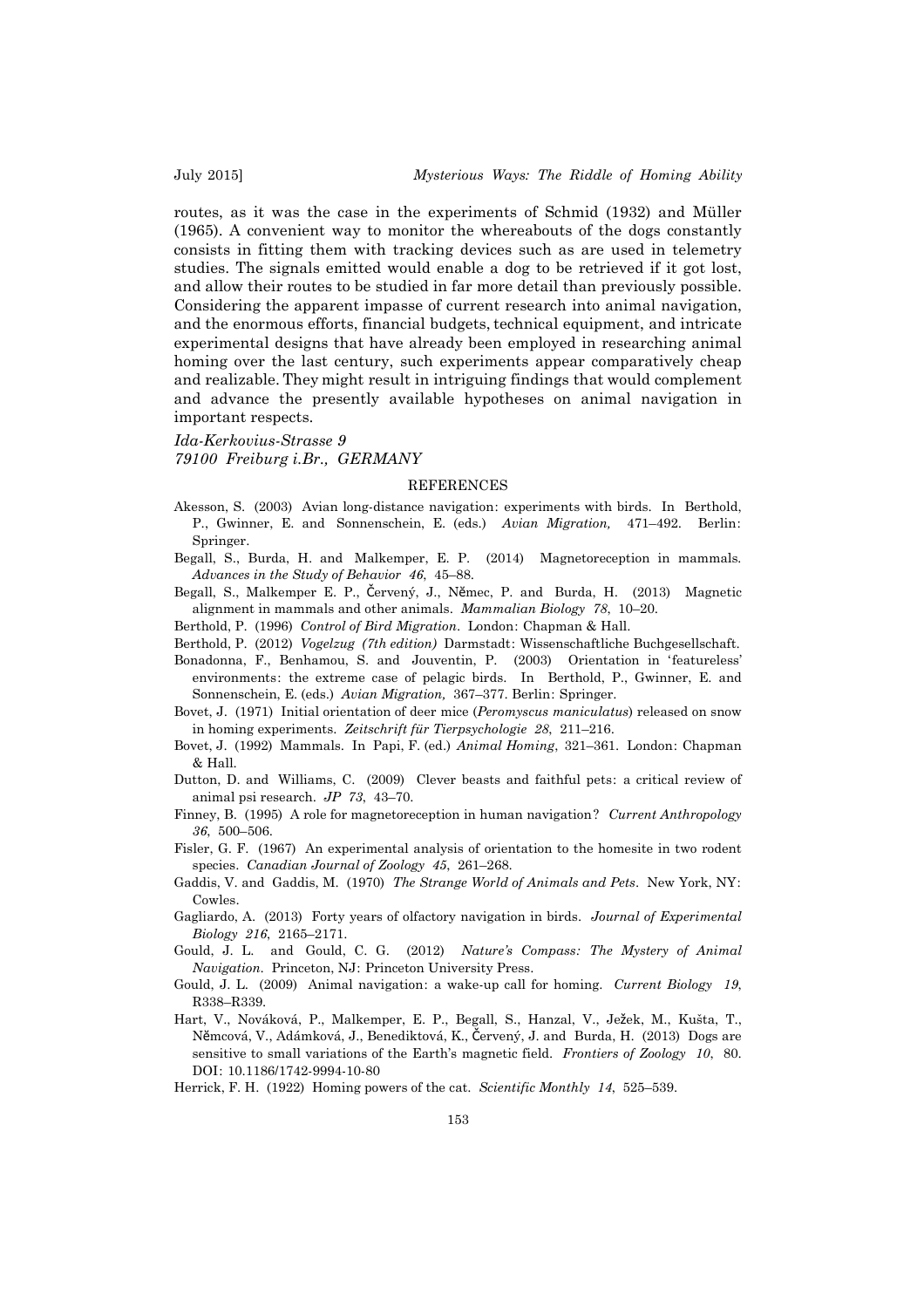- Irwin, H. J. and Watt, C. A. (2007) *An Introduction to Parapsychology (5th edition).* Jefferson, NC, and London: McFarland.
- Karlsson, A. F. (1984) Age-differential homing tendencies in displaced bank voles, *Clethrionomys glareolus*. *Animal Behaviour 32*, 515–519.
- Landriault, L. J., Hall, M. N., Hamr, J. and Mallory, F. F. (2006) Long-range homing by an adult female Black Bear, *Ursus americanus*. *The Canadian Field Naturalist 120*, 57–60.
- Lindenlaub, E. (1955) Über das Heimfindevermögen der Säugetiere. II. Versuche an Mäusen. *Zeitschrift für Tierpsychologie 12*, 452–458.
- Lindenlaub, E. (1960) Neue Befunde über die Anfangsorientierung von Mäusen. *Zeitschrift für Tierpsychologie 17*, 555–558.
- Linnell, J. D. C., Aanes, R., Swenson, J. E., Odden, J. and Smith, M. E. (1997) Translocation of carnivores as a method for managing problem animals: a review. *Biodiversity and Conservation 6*, 1245–1257.
- Lohmann, K. J., Lohmann, C. F. M., Brothers, J. R. and Putman, N. F. (2013) Natal homing and imprinting in sea turtles. In Wyneken, J., Lohmann, K. J. and Musick, J. A. (eds.) *The Biology of Sea Turtles (Vol.3)*, 59–78. Boca Raton, FL: CRC Press.
- Lohmann, K. J., Lohmann, C. F. M. and Endres, C. S. (2008) The sensory ecology of ocean navigation. *Journal of Experimental Biology 211*, 1719–1728.
- Morris, R. L. (1977) Parapsychology, biology and anpsi. In Wolman, B. B. (ed.) *Handbook of Parapsychology*, 687–715. Jefferson, NC: McFarland.
- Müller, B. (1965) *Experimentelle Untersuchungen über das Heimfinden beim Hund*. Inaugural-Dissertation. Basel: Philosophisch-Naturwissenschaftliche Fakultät der Universität Basel.
- Nahm, M. (2007) *Evolution und Parapsychologie*. Norderstedt: Books on Demand.
- Nahm, M. (2012) The Sorcerer of Cobenzl and his legacy: the life of Baron Karl Ludwig von Reichenbach, his work and its aftermath. *Journal of Scientific Exploration 26*, 381–407.
- Papi, F. (1991) Olfactory navigation. In Berthold, P. (ed.) *Orientation in Birds*, 52–82. Basel: Birkhäuser.
- Pratt, J. G. (1953) The homing problem in pigeons. *JP 17,* 34–60.
- Precht, H. and Lindenlaub, E. (1954) Über das Heimfindevermögen bei Tieren. I. Versuche an Katzen. *Zeitschrift für Tierpsychologie 11*, 485–494.
- Rappole, J. H. (2013) *The Avian Migrant. The Biology of Bird Migration*. New York, NY: Columbia University Press.
- Read, M. A., Grigg, G. C., Irwin, S. R., Shanahan, D. and Franklin, C. E. (2007) Satellite tracking reveals long distance coastal travel and homing by translocated Estuarine Crocodiles, *Crocodylus porosus*. *PLoS ONE 2 (9)*, e949. DOI: 10.1371/journal.pone.0000949
- Rhine, J. B. (1951) The present outlook on the question of psi in animals. *JP 15*, 230–251.
- Rhine, J. B. and Feather, S. R. (1962) The study of cases of 'psi-trailing' in animals. *JP 26*, 1–22.
- Richardson, E. H. (1910) *War, Police, and Watch Dogs*. Edinburgh and London: Blackwood.
- Richardson, E. H. (1921) The homing instinct in dogs. *Psyche 2 (new series),* 52–56.
- Richardson, E. H. (n.d.) *British War Dogs: Their Training and Psychology*. London: Skeffington. [Presumably published in 1920]
- Richardson, E. H. and Richardson, B. (n.d.) *Fifty Years with Dogs*. London: Hutchinson. [Presumably published in 1951]
- Rogers, L. L. (1988) Homing tendencies of large mammals: a review. In Nielsen, L. and Brown, R. D. (eds.) *Translocation of Wild Animals*, 76–91. Milwaukee: Wisconsin Humane Society, and Kingsville Texas: Caesar Kleberg Wildlife Institute.

Rozhok, A. (2008) *Orientation and Navigation in Vertebrates*. Berlin: Springer.

Ruth, T. K., Logan, T. K., Sweanor, L. L., Hornocker, M. G. and Temple, L. J. (1998) Evaluating cougar translocation in New Mexico. *Journal of Wildlife Management 62*, 1264–1275.